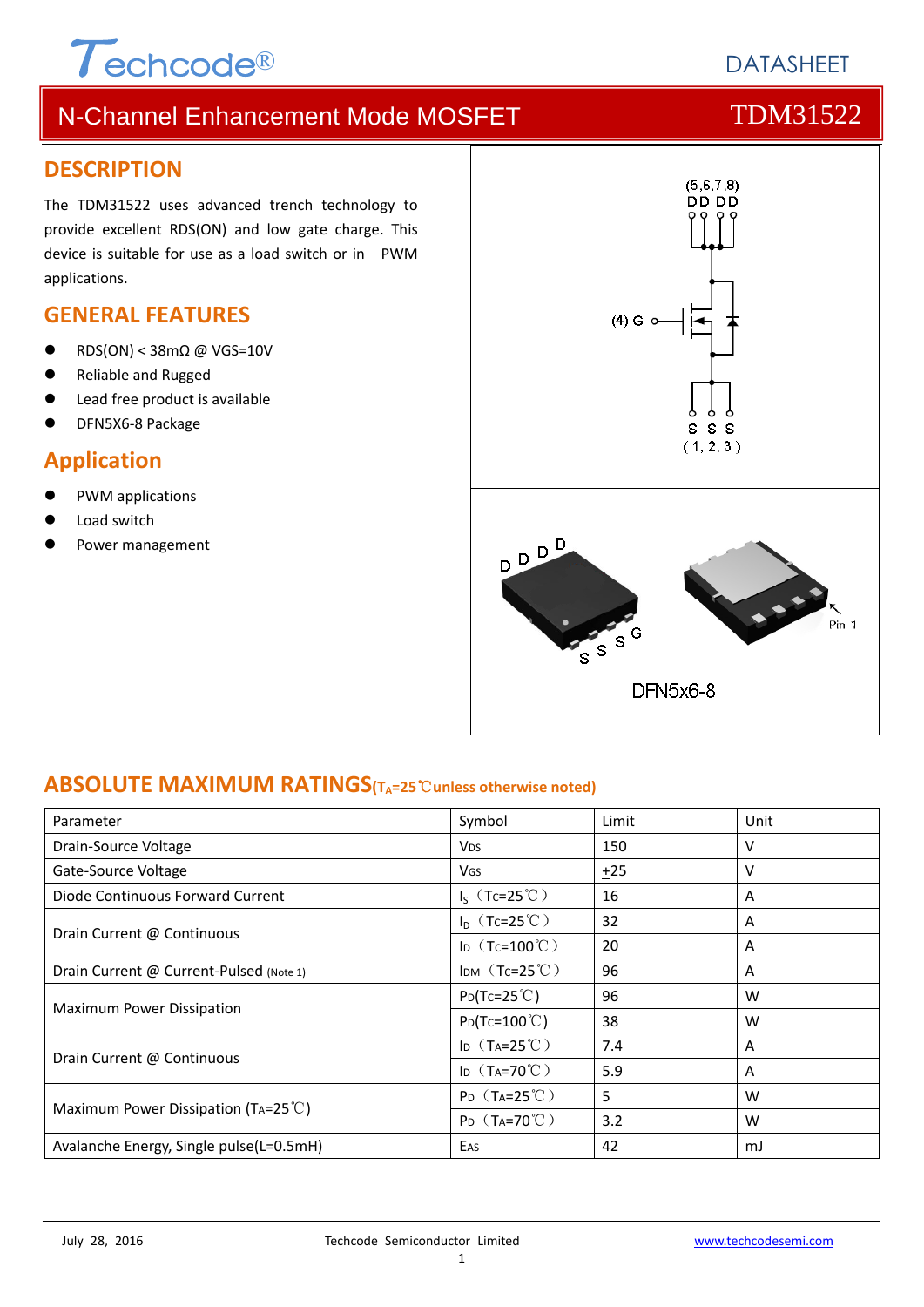# $\tau$ echcode®

DATASHEET

# N-Channel Enhancement Mode MOSFET THE TOM31522

| THERMAL CHARACTERISTICS<br>Thermal Resistance-Junction to Case | R <sub>eJC</sub>        | 1.3            | $\degree$ C/W |
|----------------------------------------------------------------|-------------------------|----------------|---------------|
|                                                                |                         |                |               |
| Thermal Resistance, Junction-to-Ambient                        | $Rtheta$ (t $\leq$ 10s) | -25            | $\degree$ C/W |
|                                                                | Rеја (Steady State)     | 60             | $\degree$ C/W |
| Maximum Operating Junction Temperature                         |                         | 150            |               |
| Storage Temperature Range                                      | Tstg                    | $-55$ To $150$ | $\sim$        |

# **ELECTRICAL CHARACTERISTICS (TA=25**℃**unless otherwise noted)**

| Parameter                                 | Symbol                  | Condition                                         | Min                      | Typ            | Max                      | Unit      |  |  |
|-------------------------------------------|-------------------------|---------------------------------------------------|--------------------------|----------------|--------------------------|-----------|--|--|
| OFF CHARACTERISTICS                       |                         |                                                   |                          |                |                          |           |  |  |
| Drain-Source Breakdown Voltage            | <b>BV<sub>DSS</sub></b> | VGS=0V ID=250µA                                   | 150                      | $\sim$         | $\sim$                   | $\vee$    |  |  |
| Zero Gate Voltage Drain Current           | <b>l</b> <sub>DSS</sub> | VDS=120V,VGS=0V                                   |                          | $\blacksquare$ | $\mathbf{1}$             | $\mu$ A   |  |  |
| Gate-Body Leakage Current                 | <b>IGSS</b>             | VGs=±25V,VDs=0V                                   | $\overline{\phantom{a}}$ | $\blacksquare$ | ±100                     | nA        |  |  |
| <b>ON CHARACTERISTICS (Note 2)</b>        |                         |                                                   |                          |                |                          |           |  |  |
| <b>Gate Threshold Voltage</b>             | VGS(th)                 | VDS=VGS, ID=250µA                                 | $\overline{2}$           | $\overline{3}$ | $\overline{4}$           | $\vee$    |  |  |
| Drain-Source On-State Resistance          | R <sub>DS</sub> (ON)    | VGS=10V, ID=16A                                   | $\overline{a}$           | 32             | 38                       | $m\Omega$ |  |  |
| DYNAMIC CHARACTERISTICS (Note3)           |                         |                                                   |                          |                |                          |           |  |  |
| Gate Resistance                           | $R_G$                   | VDS=0V, VGS=0V, F=1.0MHz                          | $\blacksquare$           | 1.0            | $\omega$                 | Ω         |  |  |
| Input Capacitance                         | Ciss                    | VDS=30V, VGS=0V, F=1.0MHz                         | $\blacksquare$           | 2550           | 3320                     | PF        |  |  |
| <b>Output Capacitance</b>                 | Coss                    |                                                   | $\blacksquare$           | 190            | $\overline{\phantom{a}}$ | <b>PF</b> |  |  |
| Reverse Transfer Capacitance              | Crss                    |                                                   | $\blacksquare$           | 50             | $\bar{\phantom{a}}$      | <b>PF</b> |  |  |
| <b>SWITCHING CHARACTERISTICS (Note 3)</b> |                         |                                                   |                          |                |                          |           |  |  |
| Turn-on Delay Time                        | $td($ on $)$            | VDS=30V, RL=30 $\Omega$ , VGEN=10V, RG=6 $\Omega$ | $\blacksquare$           | 23             | 42                       | nS        |  |  |
| Turn-on Rise Time                         | tr                      | $ID=1A$                                           | $\blacksquare$           | 9              | 17                       | nS        |  |  |
| Turn-Off Delay Time                       | td(off)                 |                                                   | $\blacksquare$           | 42             | 76                       | nS        |  |  |
| <b>Turn-Off Fall Time</b>                 | $t$ f                   |                                                   | $\overline{a}$           | 19             | 35                       | nS        |  |  |
| <b>Total Gate Charge</b>                  | Q <sub>g</sub>          | VDS=75V,ID=16A,VGS=10V                            | $\blacksquare$           | 41             | 58                       | nC        |  |  |
| Gate-Source Charge                        | Qgs                     |                                                   | $\blacksquare$           | 15             | $\overline{\phantom{a}}$ | nC        |  |  |
| Gate-Drain Charge                         | Qgd                     |                                                   | $\blacksquare$           | 8              | $\sim$                   | nC        |  |  |
| Body Diode Reverse Recovery Time          | Trr                     | IF=10A, dl/dt=100A/µs                             | $\blacksquare$           | 90             | $\sim$                   | nS        |  |  |
| Body Diode Reverse Recovery Charge        | Qrr                     |                                                   |                          | 220            | $\sim$                   | nC        |  |  |
| DRAIN-SOURCE DIODE CHARACTERISTICS        |                         |                                                   |                          |                |                          |           |  |  |
| Diode Forward Voltage (Note 2)            | <b>V<sub>SD</sub></b>   | VGS=0V,Is=8A                                      | $\blacksquare$           | 0.8            | 1.3                      | $\vee$    |  |  |

NOTES:

1. Pulse width limited by max. junction temperature.

2. Pulse Test: Pulse Width  $\leq 300$ μs, Duty Cycle  $\leq 2\%$ .

3. Guaranteed by design, not subject to production testing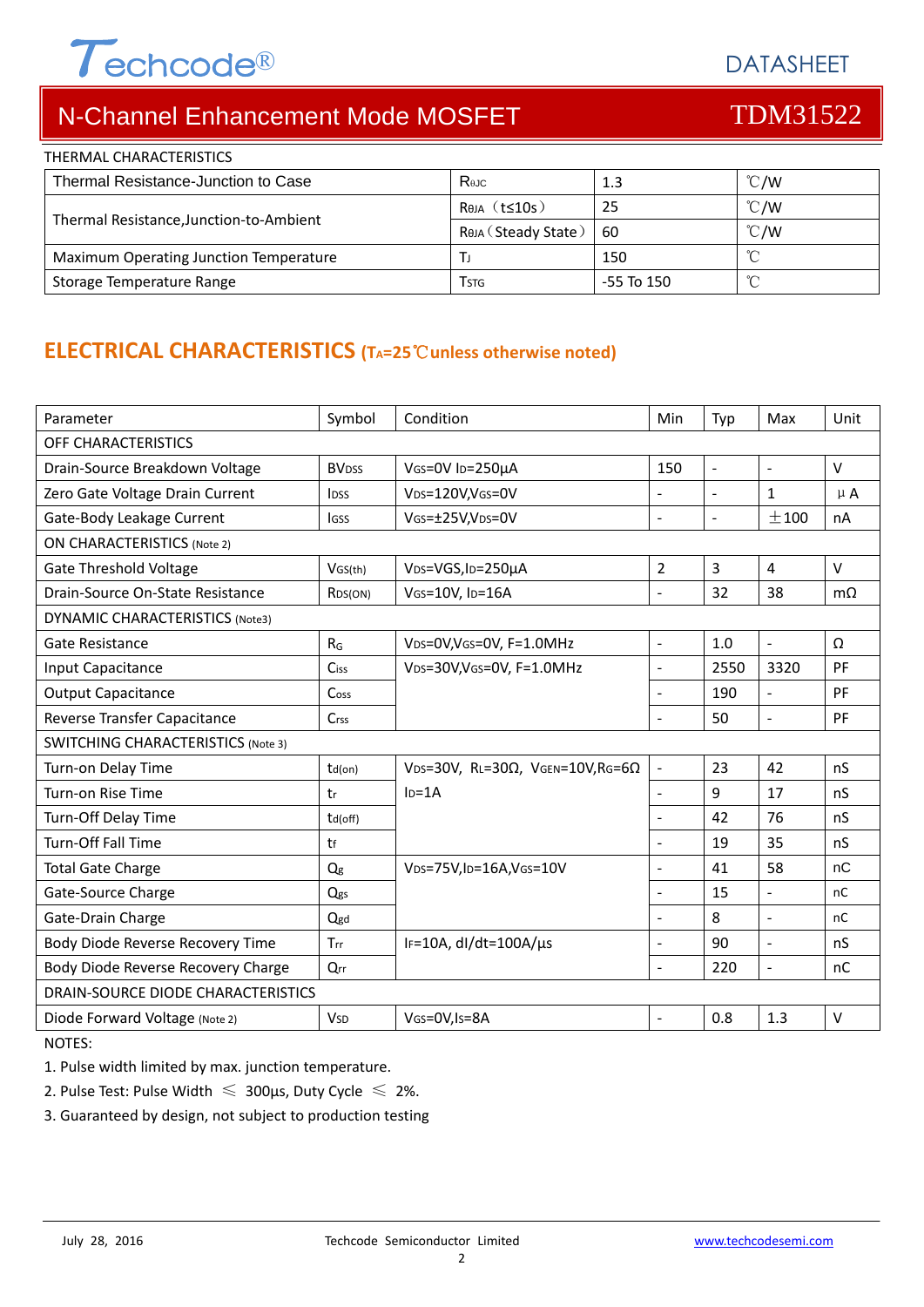

### **Typical Operating Characteristics**



**Safe Operation Area** 



V<sub>DS</sub> - Drain - Source Voltage (V)



**Thermal Transient Impedance** 



Square Wave Pulse Duration (sec)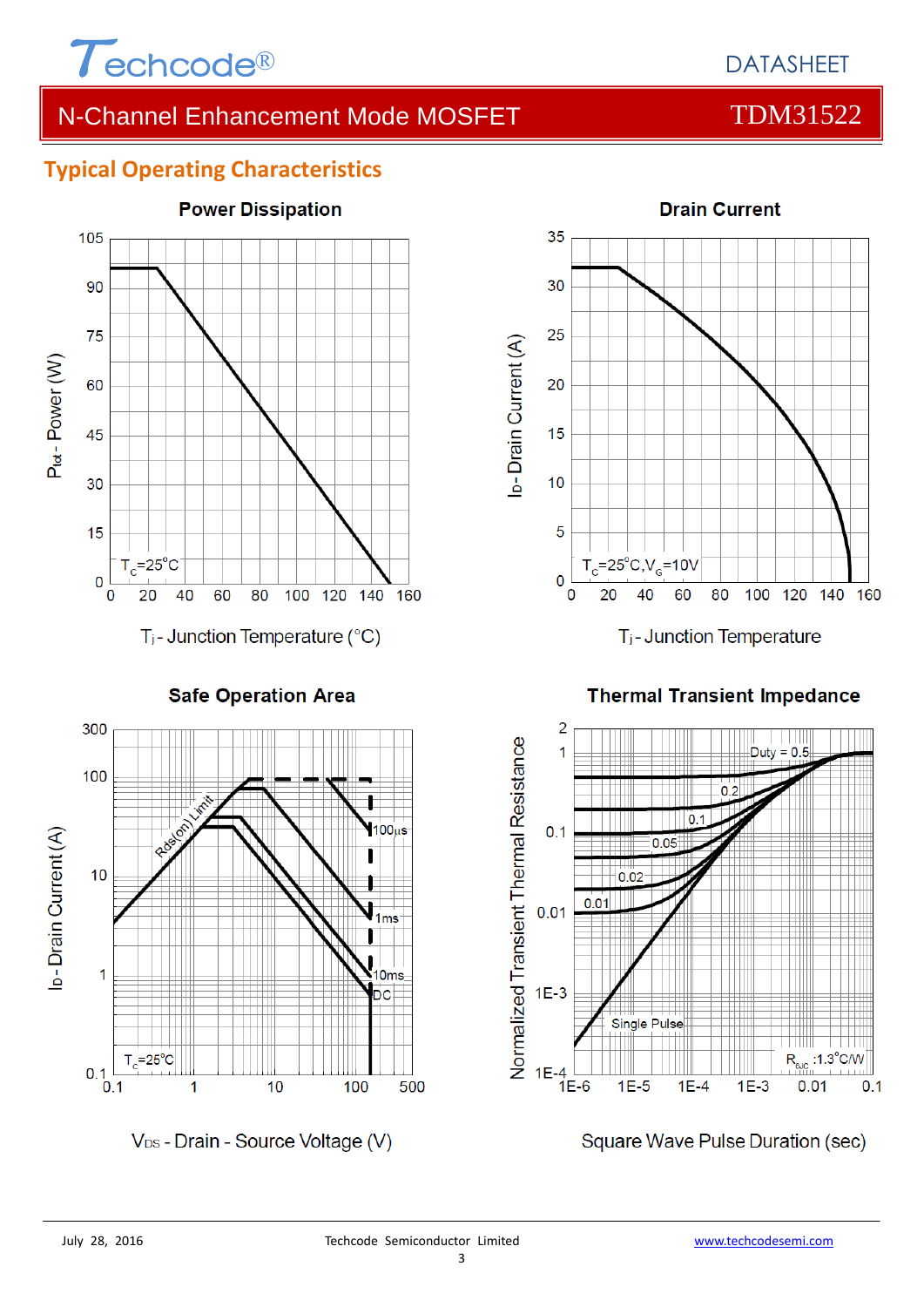

# **Typical Operating Characteristics (Cont.)**



### **Output Characteristics**

#### **Drain-Source On Resistance**



I<sub>D</sub>-Drain Current (A)

#### **Gate Threshold Voltage**

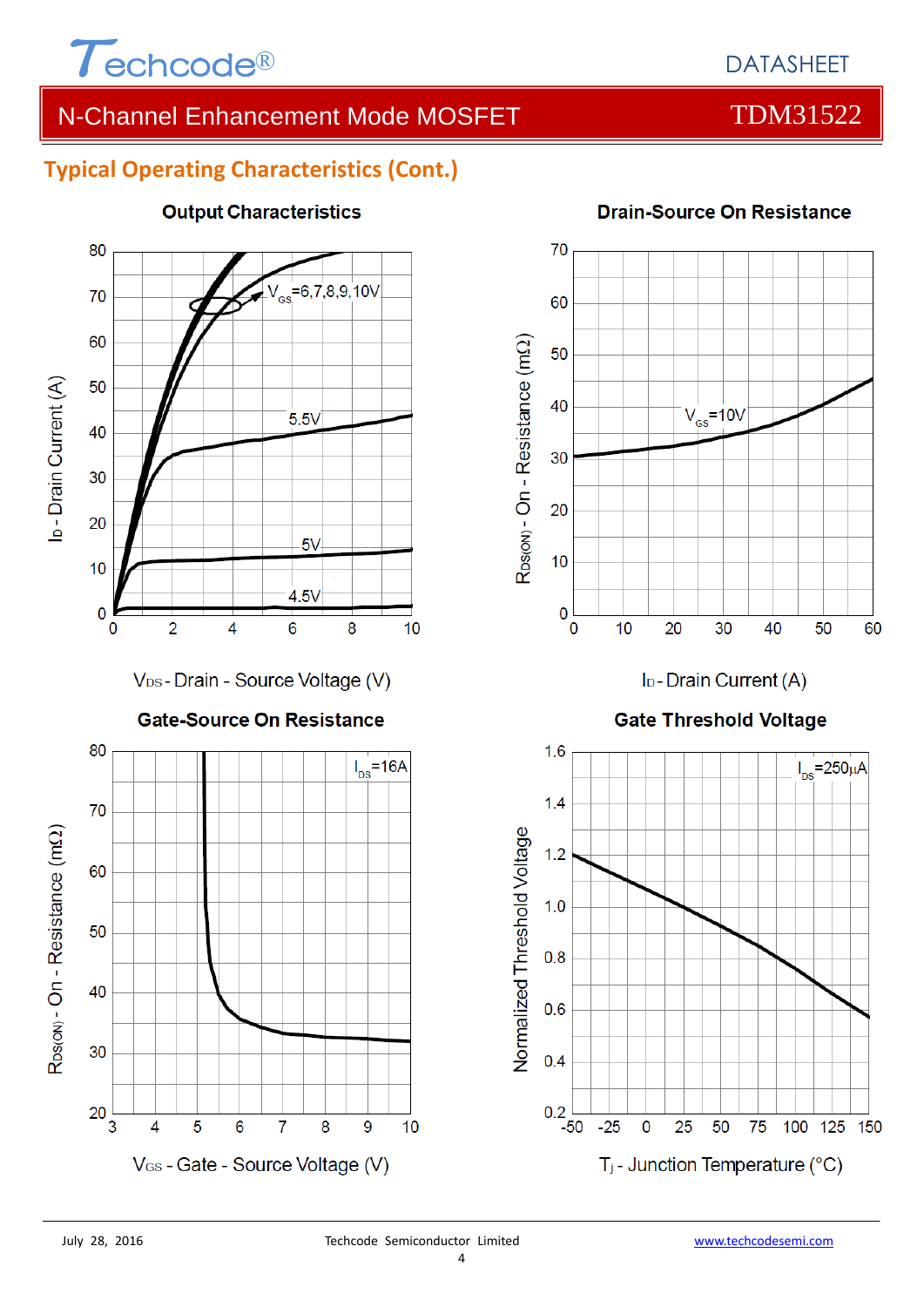

#### **Typical Operating Characteristics (Cont.)**



Coss

V<sub>DS</sub> - Drain-Source Voltage (V)

24

 $32$ 

16

#### **Drain-Source On Resistance**



#### **Source-Drain Diode Forward**

**Gate Charge** 



V<sub>os</sub> - Gate-source Voltage (V)

2000

1500

1000

500

 $\mathbf 0$ 

 $\Omega$ 

Crss

8

40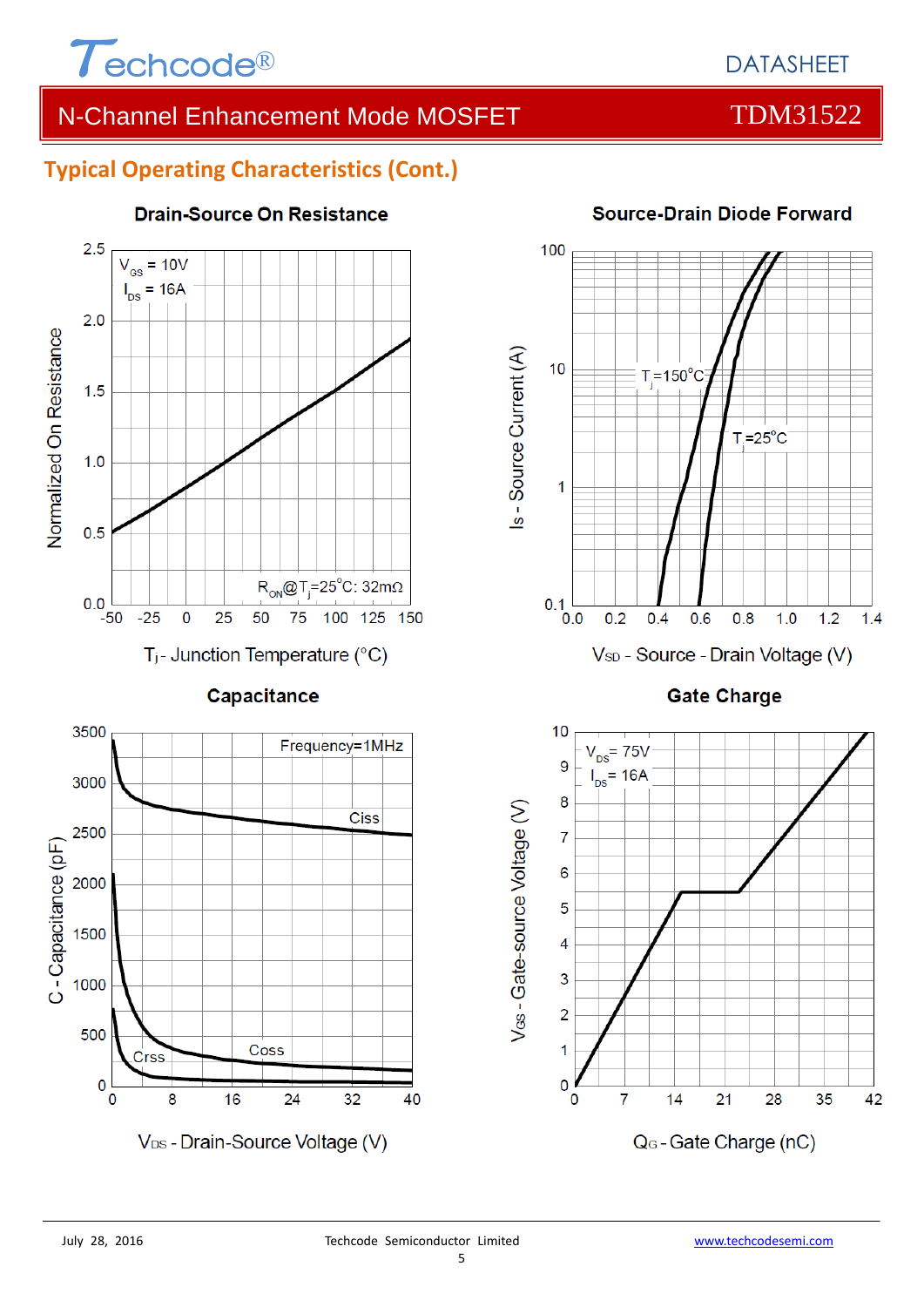

# **Package Information**

DFN5\*6-8 Package



D



 $\mathbf{r}$ 

ò

Note : 1.Dimension D, D1,D2 and E1 do not include mold flash or protrusions. Mold flash or protrusions shall not exceed 10 mil.



面

**DATASHEET**